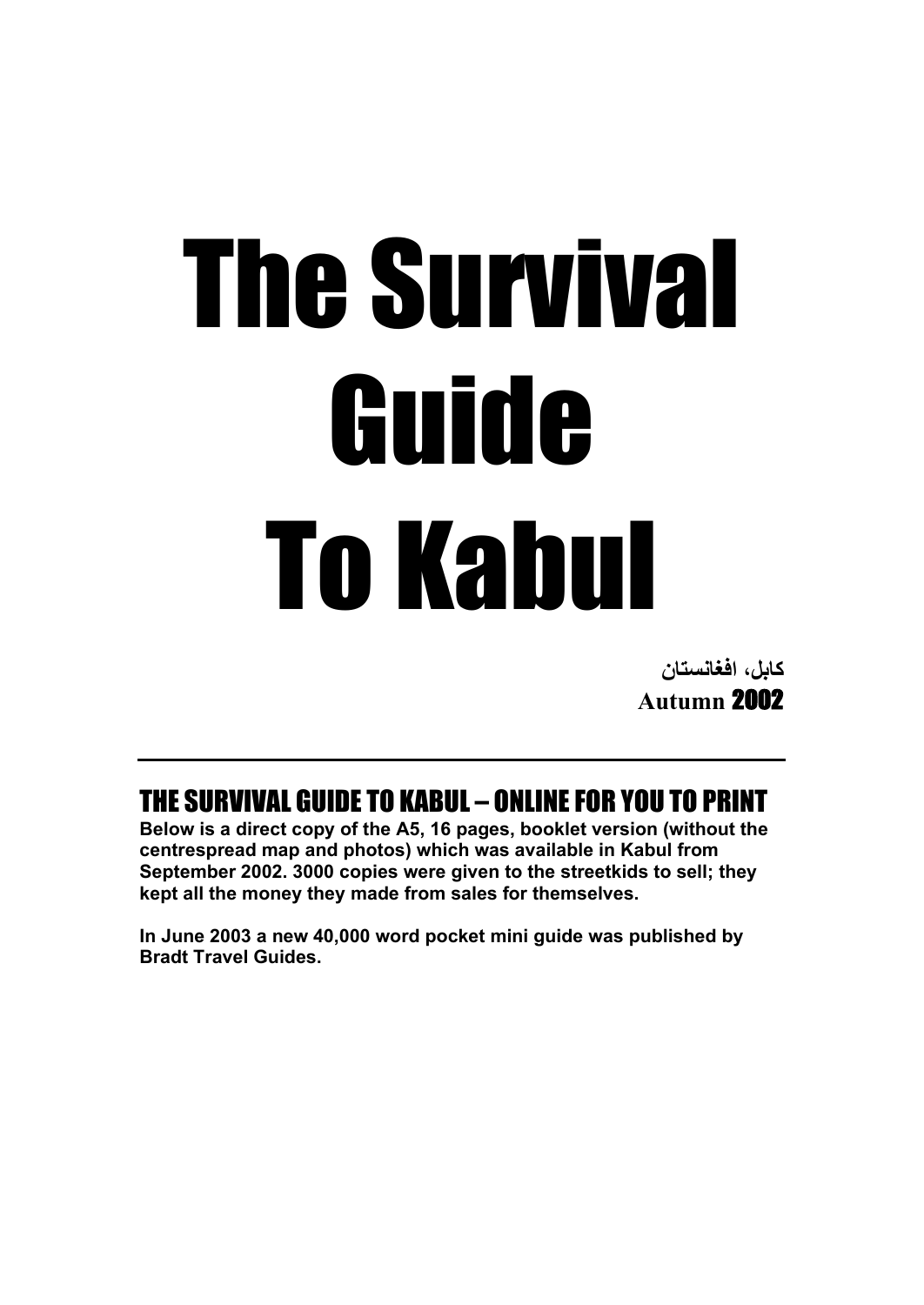# THE SURVIVAL GUIDE TO KABUL **Autumn** 2002

# **WELCOME TO KABUL**

*So you made it off the UN or Ariana plane. And you've arrived in Kabul for the "Great Game." Welcome.* **Salaam a-laykum!** *We've designed this small guide to update some of the old information in various books and guides. Also we've included some useful reference material and phone numbers. Kabul is constantly changing. People have returned with great speed and in huge numbers. Businesses are starting up and competition, especially in the guesthouse business, is thriving. A few restaurants have opened, curfew is getting later, and it's time you began to see the sights on that Friday off. Of course we're aware this guide will very soon be out of date, so please send us any ideas and suggestions.* **Inshallah,** *you'll have a safe and enjoyable time, but no doubt full on visit. Best wishes,*

| *********************** |                |                 |                |
|-------------------------|----------------|-----------------|----------------|
| How are you?            | Chi-toor-hasty | One             | Yak            |
| I am fine               | Khub-os-tom    | Two             | Du             |
| Thank you               | Ta-shar-koor   | <b>Three</b>    | Say            |
| Goodbye                 | Khuda Hafiz    | Four            | Char           |
|                         |                | <b>Five</b>     | Panj           |
| My name is              | Nam man        | <b>Six</b>      | Shash          |
| What is your            | Nama-shuma     | <b>Seven</b>    | $Af\!t$        |
| name?                   | cheast         | Eight           | Asht           |
|                         |                | <b>Nine</b>     | Nu             |
| Left                    | Chap           | Ten             | Da             |
| <b>Right</b>            | Rost           | Eleven          | Yaazdah        |
| <b>Straight</b>         | Rubaru         | <b>Twelve</b>   | Duaazdah       |
| Back                    | Posht or akib  | $O$ 'clock      | Baja           |
|                         |                | I am going      | Man merawam    |
| <b>Monday</b>           | Dushanbe       | I'm sorry       | Bubakhshen     |
| Tuesday                 | Seshanbe       | Yesterday       | Diroz          |
| Wednesday               | Charshanbe     | Today           | Emroz          |
| <b>Thursday</b>         | Panjshanbe     | <b>Tomorrow</b> | Farda          |
| Friday                  | Juma           | Everyday        | Harroz         |
| <b>Saturday</b>         | Shanbe         | Crazy           | Dewana         |
| Sunday                  | Yakshanbe      | Once again      | Yak dafa digar |

# **DARI PHRASEBOOK**

Afghanistan – land of the Afghan – has a history and culture going back 5000 years. Population estimated to be 21-26 million. Four major ethnic groups: Pashtoons, Tajiks, Uzbeks and Hazaras. Other ethnic groups include Nuristanis, Baluchis, Turkmens and Kuchis. 99% of Afghans belong to the Islamic faith with small groups of Sikhs, Hindus and Jews. Official languages are Pashto and Dari.

**KABUL GPS LOCATION (Taken from Pashtoonistan Square in front of the Khyber Restaurant) Latitude North: 34**° **31' 12.01"; Longitude East: 69**° **10' 48.94"; Altitude: 1777m**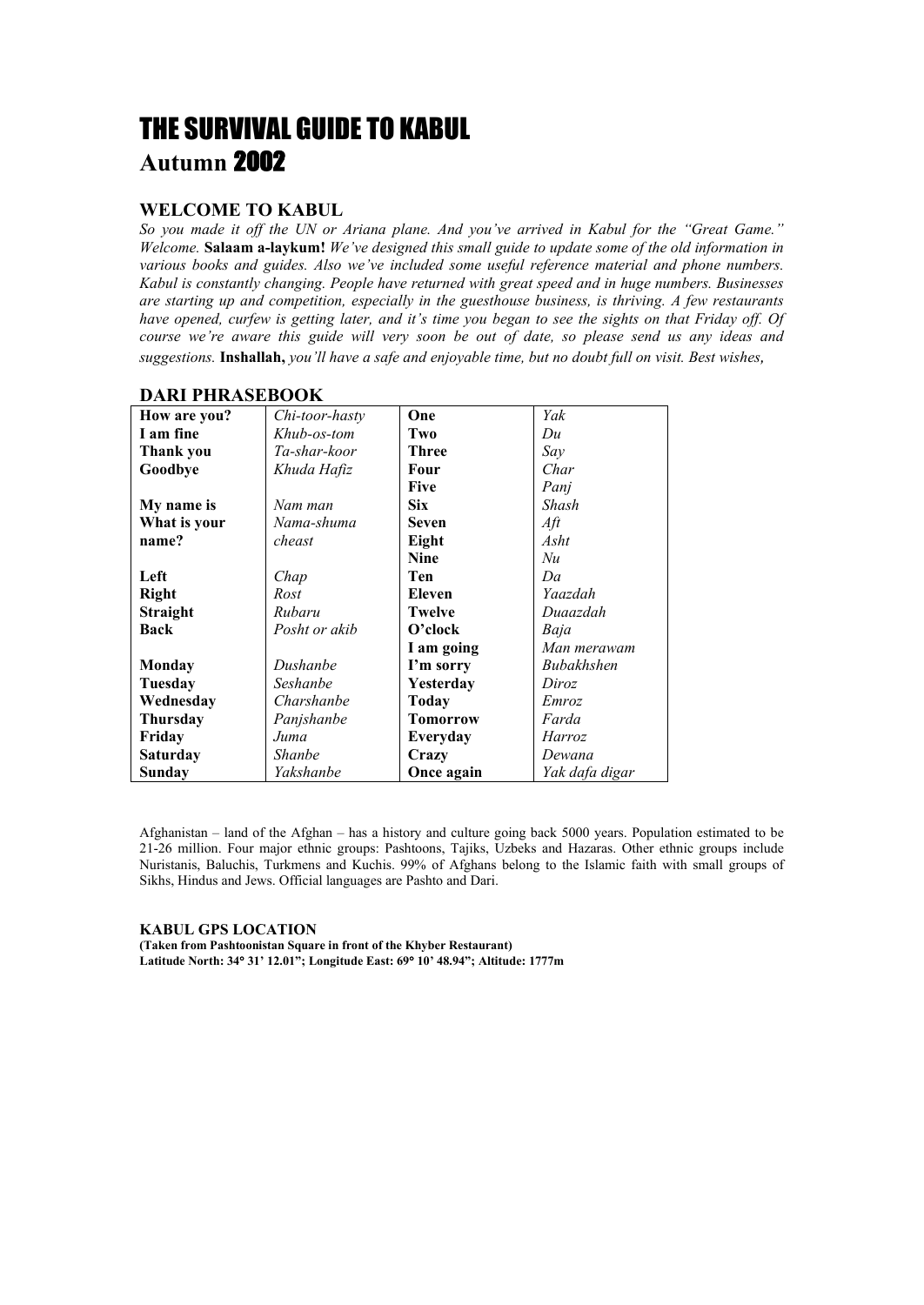

Ahmed Rashid is author of the bestsellers *Taliban* and *Jihad* and correspondent for *The Daily Telegraph* and *The Far Eastern Economic Review*

Since the 1960s no city has witnessed as many dramatic changes and as much destruction as Kabul. For former King Zahir Shah who returned to his capital earlier this year after nearly 30 years in exile, the changes were extremely emotional and apparent. The last time Zahir Shah saw Kabul it was an international diplomatic backwater, but a thriving, bustling town where the elite had a hectic social life.

The Cold War was at its height and both the Soviet Union and the US were mildly courting the Afghan monarch with economic aid. The Americans built airports and roads in the south of the country, while the Soviets did the same in the north. Often their contractors would meet up such as when the Kabul-Kandahar highway was built.

Only after the coup that toppled Zahir Shah in 1973, did the coup maker - his cousin Mohammed Doud - turn wholeheartedly to the Soviets for military training for his army and the disgruntled Americans abandoned Afghanistan. By then Kabul was the centre of late hippiedom as Westerners travelled to India and stopped off at Kabul for cheap hashish and the ability to live on next to nothing.

Wine and cognac were cheap, courtesy of adventurous Italians who set up a wine factory in Kabul based on the grapes grown in the Shomali plain. The wine was exported to Pakistan, Iran and the Soviet Union. There was a vibrant teahouse culture where men and women students from Kabul University would discuss politics and the latest fashions. The most popular place was the Café in Pushtunistan Square opposite the central Post Office where the dating game was played furiously after 4 pm and it was all a matter of seeing and being seen.

Kabul's elite would then move to the Kabul Hotel and newly constructed Intercontinental Hotel where foreign bands offered live dance music. Pasta and saukaraut and sausages were available in German and Italian restaurants, which were run by hippies who had decided to stay on. Tourists from neighbouring Pakistan and Iran would flock to Kabul for weekends in order to shop for duty free foreign goods, see Indian movies, drink and dance.

The communist revolution in 1978 changed the city as the two warring factions of Khalq and Parcham battled each other in the capital and the first wave of exiles – mostly royalists - escaped to Pakistan and later the West. A year later the Soviet invasion bought in tens of thousands of young Soviet troops who initially acted in the same manner as their Western counterparts – smoking cheap dope, shopping for carpets and Western electronic goods in Chicken Street and hanging out in cafes.

Then the war started in earnest as the Mujheddin launched guerrilla attacks from Pakistan. The Soviet troops were restricted to their barracks. Girl students took part in anti-Soviet demonstrations in the city and were brutally suppressed. At the same time tens of thousands of Kabulis took part in a massive literacy campaign launched by the Soviets and many students were shipped off to the Soviet Union to further their education and to be indoctrinated in communism.

However for many women the war was in a sense a liberating experience. As Kabul's male population were forced into the Afghan army, women took over many jobs. Eventually some 40% of jobs in government ministries, schools and hospitals were taken up by women – many of them from poorer classes who were for the first time going to work dressed in skirts and high heels.

Although living conditions were hard there was no major fighting around the city until the Mujheddin captured Kabul in 1992. That led to the start of the brutal civil war which lasted a decade and destroyed large parts of central Kabul as well as creating wave upon wave of refugees leaving the city until there were hardly any educated or technically qualified people left. The fighting around Kabul only came to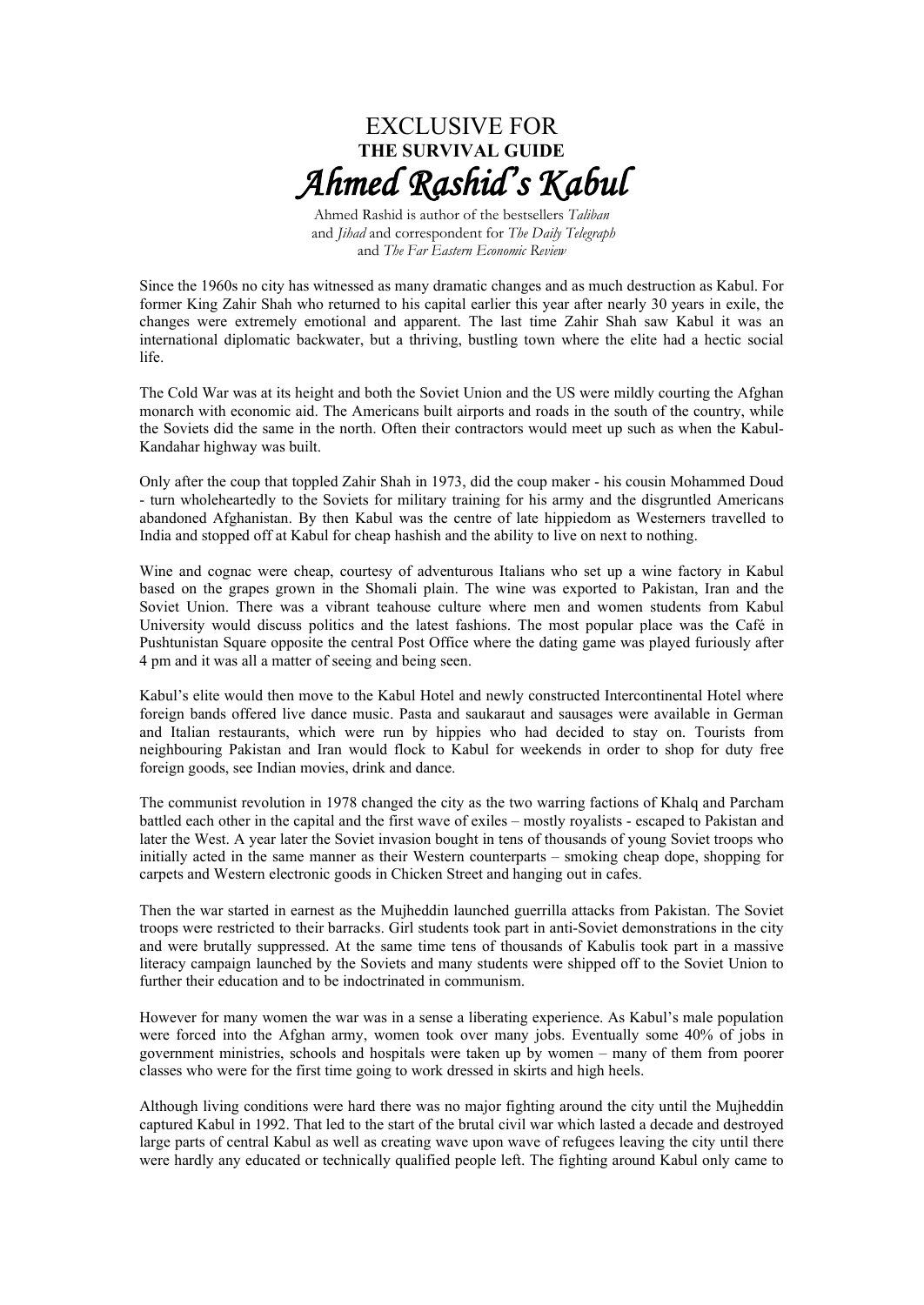an end when the Taliban captured the city in 1996, bringing with them relative security, but also harsh Islamic measures that destroyed the vitality of the city's population.

Kabul quickly became a ghost town; women became invisible and social life outside the home next to impossible. Cinema halls were shut down, the radio played only religious speeches and cafes were shut down. The only place where social interaction took place was the mosque.

The revival of Kabul's social life after November 2001 has been dramatic in the extreme. Within days of the retreat of the Taliban and even though the majority of people were desperately poor, the bazaars were once again thronged with people, women appeared in the streets for the first time and music blared in every bazaar. As education and clinics and hospitals revived with the help of international aid agencies, women were back at work in large numbers.

The future of the city now depends on funds being made available for genuine reconstruction work – providing water, sewerage, electricity and a telephone system and rebuilding the battered roads of the city. Kabulis expectations from the international community are enormous and fulfilling them will not be easy and will take time.

 $\_$  . The contribution of the contribution of  $\mathcal{L}_\mathcal{A}$ 

Ahmed Rashid has established the *Open Media Fund for Afghanistan* to support the print press. Donate by contacting JoAnne Sullivan of Internews in Washington.

# **Telephone 1-202-833-5740. Fax 1-202-833-5745. [jsullivan@internews.org](mailto:jsullivan@internews.org) [www.internews.org](http://www.internews.org/)**

# **CULTURAL, SPORTING EVENTS & FACILITIES**

*Limited but constantly getting better:*

*\*Tuesday nights at the Aina Media and Cultural Centre: big screen open air cinema on the lawn under the stars at 19:30.*

\**Tennis and squash courts at the German Club, UNICA, Intercontinental and British Embassy. \*Fitness centres around town. Turkish baths for women.*

*\*Swimming pools at UNICA, ICRC, Italian and French Embassies (invitation only), and Intercontinental Hotel (guests only).*

*\*Macroyan public swimming pool (mmm!). On 19th August, Independence Day, the place was full of Afghan men, cost 20,000, and the water was very cold and murky leaving little to the imagination as to what was at the bottom.*

\**Football every afternoon in Shahre Naw Park with the Afghan All Stars (local kids having a kick around, boisterous but fun).*

\**Rugby – 7 a side. Tuesdays, Fridays and Sundays at 17:30 on the ISAF base across from the US Embassy.*

*\*The Hash House Harriers in Kabul started in August. The first meeting was on a Friday at the Intercontinental and cost \$3. Conservative clothing a must for all runners. Contact "Lonesome Cowboy" for future venues: [BrueggemannD@afg.emro.who.int.](mailto:BrueggemannD@afg.emro.who.int)*

# **AFGHAN PROVERBS**

**Yak roz didi dost. Digar roz didi brodar**

*Lit: The first day you meet, you are friends.*

*The next day you meet, you are brothers* Friendship grows into brotherhood

**Har guli bi khar neest**

*Lit: No rose is without thorns*

No one is perfect

**Har amal axol amalley dorrad**

*Lit: A tree does not move unless there is wind*

Every effect has a cause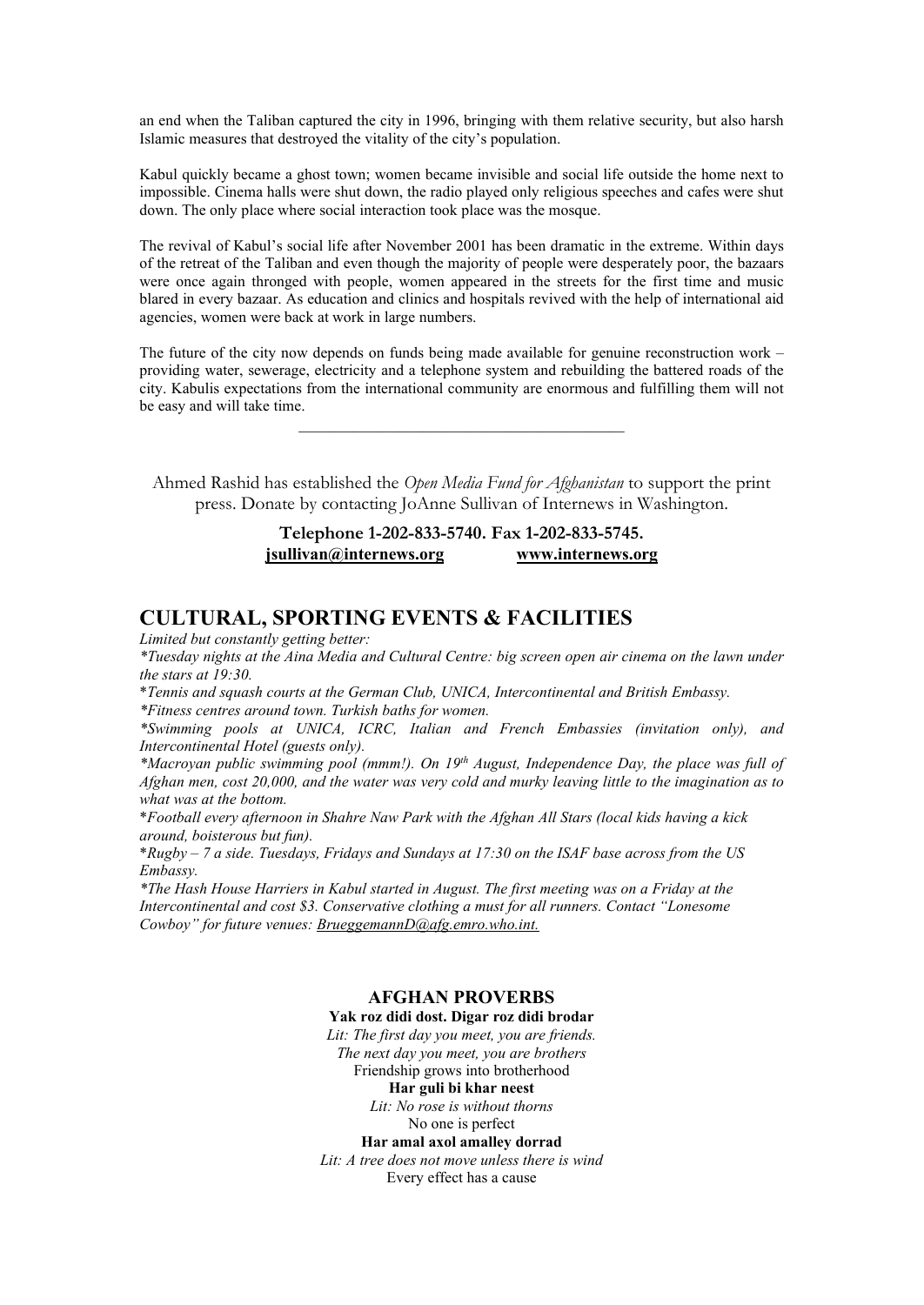### **Yak tir du budanah**

*Lit: One throw, two finches* To kill two birds with one stone

For all your electrical goods go down "Technology Street." Turn left outside the Khyber Restaurant and the world of TVs and videos has come to Kabul in force.

**ON THE WWW** [www.afghansite.com](http://www.afghansite.com/) [www.afghanonline.com](http://www.afghanonline.com/) [www.afghan-web.com](http://www.afghan-web.com/) [www.afghan-info.com](http://www.afghan-info.com/) [www.eurasianet.org](http://www.eurasianet.org/) [www.afghanan.com](http://www.afghanan.com/)

# **ON THE RADIO IN KABUL: 89.0 FM BBC WORLD SERVICE**

# **PLACES TO VISIT**

*There's a lot to see, even if most of it is wrecked. Touring Kabul is best done on a Friday when the city is quieter. A three-hour trip will give you time to see some of the must-sees such as the spectacular views from TV Tower Hill, the Darulaman Palace, Kabul Museum and destroyed West Kabul area and King Nadir Shah's Tomb. Of course cameras and foreigners attract the baksheesh brigade but everyone is very friendly. Afghans love posing for photographs and digital cameras mean you can show the results immediately or print them out and deliver copies later (photographs as gifts are much appreciated). Remember, Kabul is one of the most mined cities in the world, so don't wander off the beaten track.*

*Fighting from 1992 onwards destroyed the Darulaman Palace. It's an impressive building and was used by King Zahir Shah as a palace and later as a museum. The equally striking former Defence Ministry is on the hills behind*. *The Kabul Museum is in front of the Palace.*

*King Nadir Shah's Mausoleum is the resting place for the Royal family. King Zahir Shah's wife was buried here in July 2002; she died in Italy waiting to rejoin her husband in Kabul. Usually there's a man on duty who will take you into the catacombs. Good views of the city.*

No trip around Kabul is complete without Nancy Hatch Dupree's pocket guidebook widely available at street bookshops or at the Intercontinental Hotel. Originally published in 1965 the second edition was printed in 1972. Five suggested tours around the city are laid out in detail with sights to see and maps to guide you. Needless to say Kabul has changed dramatically in the last 30 years but the book gives an interesting insight into what the city was like. Eight tours for outside the city are also suggested. Most notable is a trip to Ghazni to see the minarets, though these days the 140km drive takes closer to 4 hours in a 4x4. The shopping section offers an interesting insight, which has perhaps changed little today: *The richness of Kabul's bazaars is legend: they are as fascinating today as they have always been. We recommend departing from this general guideline so that you may experience the pleasure of discovering a favourite bazaar or an unique "find."*

*For traditional carpets check out the old building next door to the money market. Go across Kabul River on the Froshga pedestrian bridge.*

*The Ariana Graveyard, as the collection of circa 1960-1985 trashed aviation memorabilia is called, will probably be the first thing you see on arrival in Kabul. The rusting heap of vintage planes lies to the right of the airport as you head into the city; much of it, the result of coalition attacks in 2001. But the real damage was done between*  1991 and 1996 as rival Mujhadeen factions battled for control of the city. Gulbaddin Heckmatyer, the leader of *Hezbe Islami (Islamic Faction) launched constant attacks on the airport right up until the Taliban take-over of the city.* 

*West Kabul suffered a similar fate to the airport. The only difference being that West Kabul was a residential area. Thousands of people were forced to flee. Today it remains a haunting reminder of Kabul's recent history.*

*Chicken Street is the Oxford Street (Rue St Honore, Fifth Avenue or Via Condotti) of Kabul. This is where you come to shop! Small, single-storey, ramshackle buildings teem with silk scarves, pakoul hats (the type made famous by the deceased 'Lion of Panshir' General Masoud), carpets, jewellery, glassware, lapis-lazuli chess-sets and trinklets and baubles of every colour, shape and form imaginable! Eager shopkeepers will do their best to lure you in with their winning patter, but it's all good-natured.*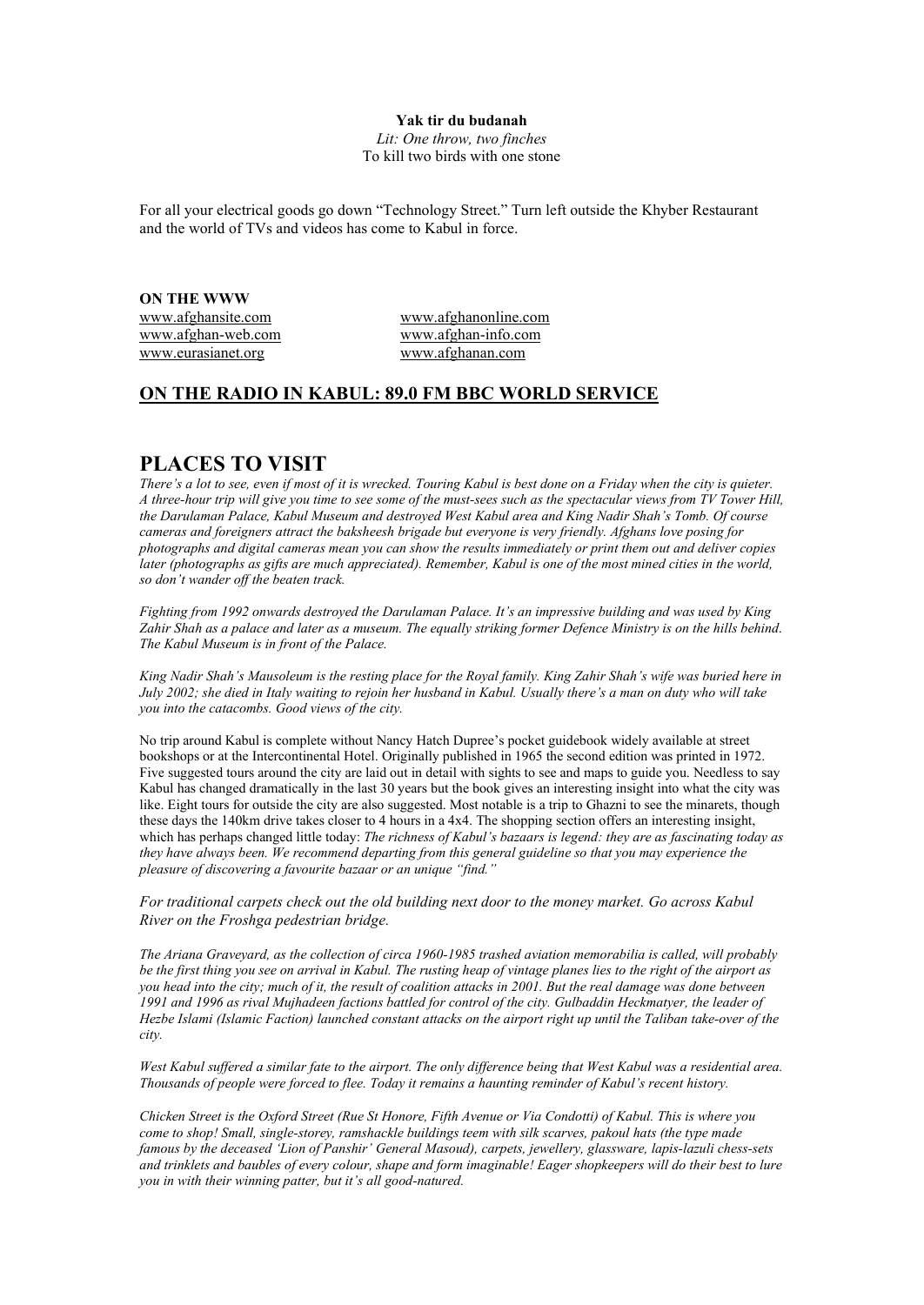*Prices are high (one carpet-seller we know of came down from US\$300 to US\$50 for a rug) so beware of the sharks and be ready to do some haggling. Carry on into Flower Street. There you can find some pretty good grocery stores selling those home-brand luxuries like Earl Grey Tea, Nutella, and Kellogg's Cornflakes. A word of warning, the concentration of Westerners here has made Chicken Street a security concern. Do not linger.*

**KABUL ZOO** *Donatella the bear was skulking in her lair when we went, but she may grace you with her famous grisly stare. Kabul Zoo is not a great place for its inhabitants, however it is hugely popular with Kabulis. According to the zookeeper, Aziz Ahmad, up to 2,000 people can visit in a day during the weekend.*

*A British animal protection group ensures there is enough food for the 17 different species behind bars and Mr Ahmad is hopeful that some new animals, including big cats, will be sent to the zoo from China in the near future. Currently the zoo boasts two bears, one deer, four wolves, two monkeys, a couple of foxes, some birds of prey, budgerigars and hundreds of rabbits. Mr Ahmad is an obliging guide with gruesome stories about the fate of the zoo's last elephant and for a small tip will show you the final resting place of the zoo's most famous resident, Marjan, the one-eyed lion. He died in January, aged 40. Ironically the lion had survived all the rocket attacks on the zoo as the city was engulfed by civil war, only to pass away two short months after the fall of the Taliban. The zoo is open from 06.00 until 18.30 every day and entry costs 2,000 Afs.*

# **AFGHAN RECIPE**

*Qabeli Pilau (Yellow Rice with Carrot & Raisins)*

1 lb  $(2 \frac{1}{2} \text{ cups})$  long grain rice  $\frac{4 \text{ oz black seedless raisins}}{4 \text{ oz black seedless raisins}}$ 6 tablespoons of vegetable oil 2 tsp *char masala* or cumin 2 medium onions, chopped  $\frac{1}{2}$  +  $\frac{1}{2}$  - 2 lbs lamb on the bone or 1 chicken salt  $1\frac{1}{2}$  - 2 lbs lamb on the bone or 1 chicken 2 large carrots pepper

Directions:

Rinse the rice and leave to soak for at least half an hour. Heat 4 tablespoons of the vegetable oil in a large pan and add the chopped onions. Stir and fry them until brown. Add the lamb. Brown well on all sides in the oil. Add about 1 cup of water, and salt and pepper. Bring to a boil, then turn down the heat, cover and simmer until the meat is tender. While the meat is cooking, wash and peel the carrots and cut into pieces the size of a matchstick. Heat 2 tablespoons of oil in a small pan and add the carrots. Cook the carrots gently until they are lightly browned and tender. Remove the carrots from the oil, add the raisins, and cook these gently until they begin to swell up. Bring 5 cups of water to a boil and add about 1 teaspoon of salt. Drain the rice and add to the boiling water. Parboil for 2 to 3 minutes before draining the rice in a large sieve. Put the rice in a large casserole and sprinkle with *char masala* and saffron. Then place the cooked meat on one side of the casserole and the carrots and raisins on the other. Cover with a tightly fitted lid and place in a preheated oven at 300 degrees F for about 45 minutes. Remove from oven and serve.

# **COOK'S RECOMMENDATION**

Buy your meat from Butchery Street near the Mosque in Shahre Naw. Choose the cut you want from the hanging carcasses in the shop fronts. Not for the faint-hearted

# **GENERAL TIPS**

- AWCC local GSM Mobile phones and top-up cards can be bought at the airport, central post office and Intercontinental Hotel. Handset and SIM card ready to go costs about \$300. Quickest place to get more minutes on your phone is at the Intercon. It costs 56 cents a minute to call the US and Canada, 58 cents a minute to call Europe and 64 cents to call Pakistan. Local calls cost 10 cents a minute. A significant saving on the old Sat phone!
- Currently citywide government curfew starts at midnight and lasts until 4am everyday. There's talk it may be lifted soon altogether.
- Learn the language: Dari lessons are available at the Aina Media and Cultural Centre next to the Ministry of Planning. Most classes start at 5pm.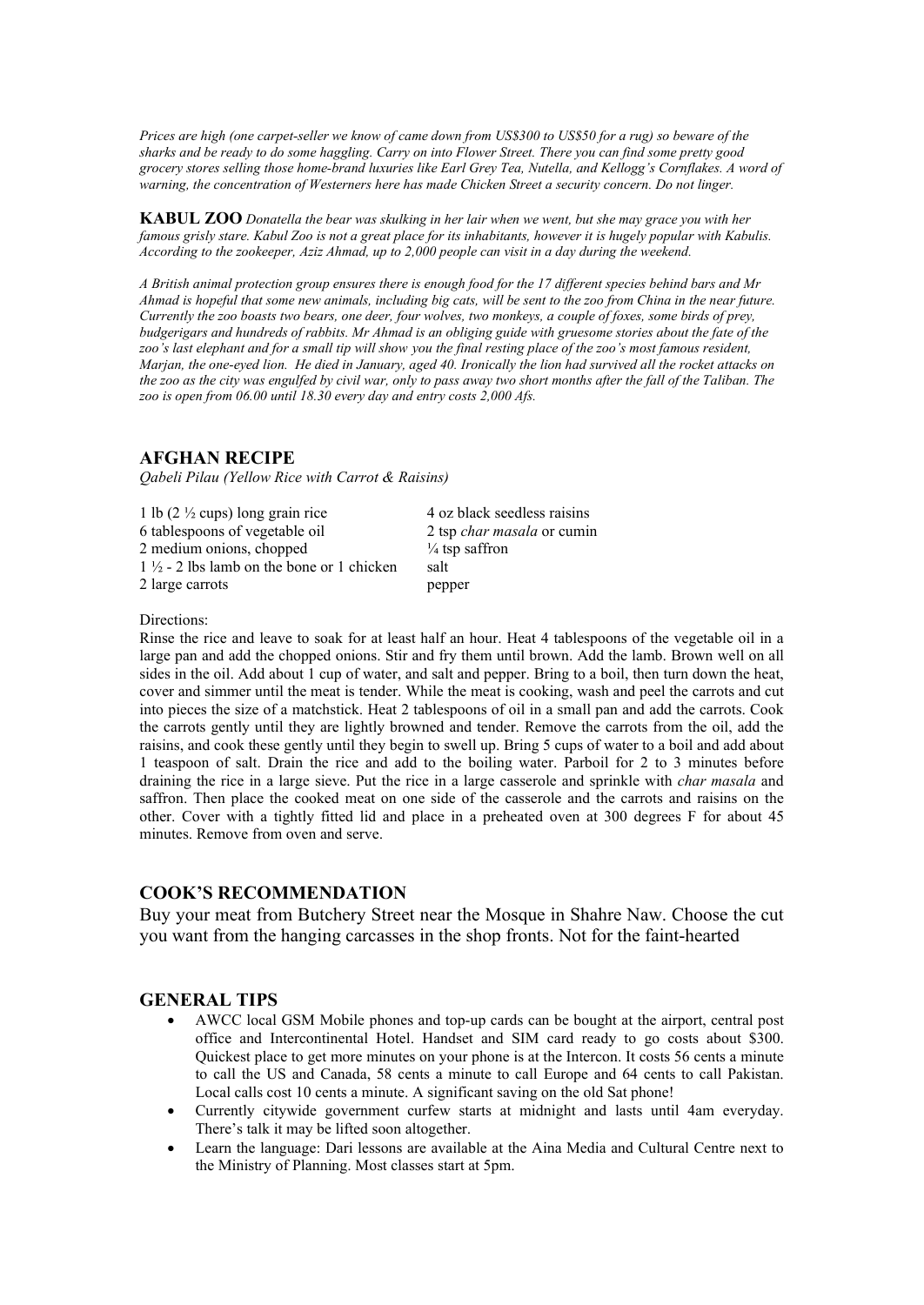• English language newspapers in Kabul are pretty much restricted to two publications. *The Kabul Times* and *The Kabul Weekly*. Both have interesting insights to Kabuli life and some stimulating gossip as well. The papers are available from street sellers at traffic lights and cost 10,000 Afs.

# **RESTAURANTS**

# **POPO'LANO**

Italian restaurant at the INSAF Hotel with a good menu, reasonably priced, with pizzas at \$5, takeaway and delivery available. Manager is Abdullah.

# 070 27 6843.

# **DELHI DARBAR**

Indian Restaurant (House 91, Street 4), a few streets along from B's Place in Qali Fatullah. \$6 buffet at lunch and dinner. Good popadums and great garlic nan. Delivery available. 070 27 7566.

# **GOLDEN LOTUS**

Across from the German Embassy. Chinese, European and Afghan food (so they say). Cheaper than other places but very rice based.

# **MARCO POLO, HERAT, KHALID**

Three typical Kebab and rice places. Khalid used to be a cinema destroyed by the Taliban. Marco Polo near to Chicken and Flower streets. Herat seems to be an attempt at a fast food restaurant with the guys running around in baseball caps.

# **B's PLACE**

Qali Fatullah. Run by Australian Matt (070 27 6416). Good food but pricey. Great Thai Green Curry and shrimps flown in from Dubai (sometimes!). Pizzas (\$12), Greek salad, hummus, steak, chocolate fudge cake. Lovely garden tables, lanterns and a flower shop. Better to book places and food in advance.

# **KHYBER**

Pashtoonistan Square down from the Hotel Kabul. \$6 lunch and dinner Afghan buffet. Good for large lunch and dinner parties.

# **KABUL RESTAURANT**

Part of the Hotel Kabul serving a variety of food. Nice garden and terrace area.

# **ESSENTIAL READING**

*Afghanistan – Essential Field Guides to Humanitarian and Conflict Zones* edited by Edward Girardet and Jonathan Walker*.* Originally published in 1998 a revised edition is due out in January 2003. This is a handbook anyone visiting Afghanistan should not be without.

Other books worth reading include: *Afghanistan, A History of Conflict* by John C. Griffiths; *An Unexpected Light, Travels in Afghanistan* by Jason Elliot; *Soldier Sahibs, The Men Who Made the North-West Frontier* by Charles Allen; *The Fragmentation of Afghanistan* by Barnett R. Rubin; *A Short Walk in the Hindu Kush* by Eric Newby; *Afghanistan, A Military History from Alexander the Great to the Fall of the Taliban***,** by Stephen Tanner; *The Great Game*, by Peter Hopkirk; Ahmed Rashid's *Taliban* and *Jihad***.**

# **HOTELS**

# **INTERCONTINENTAL**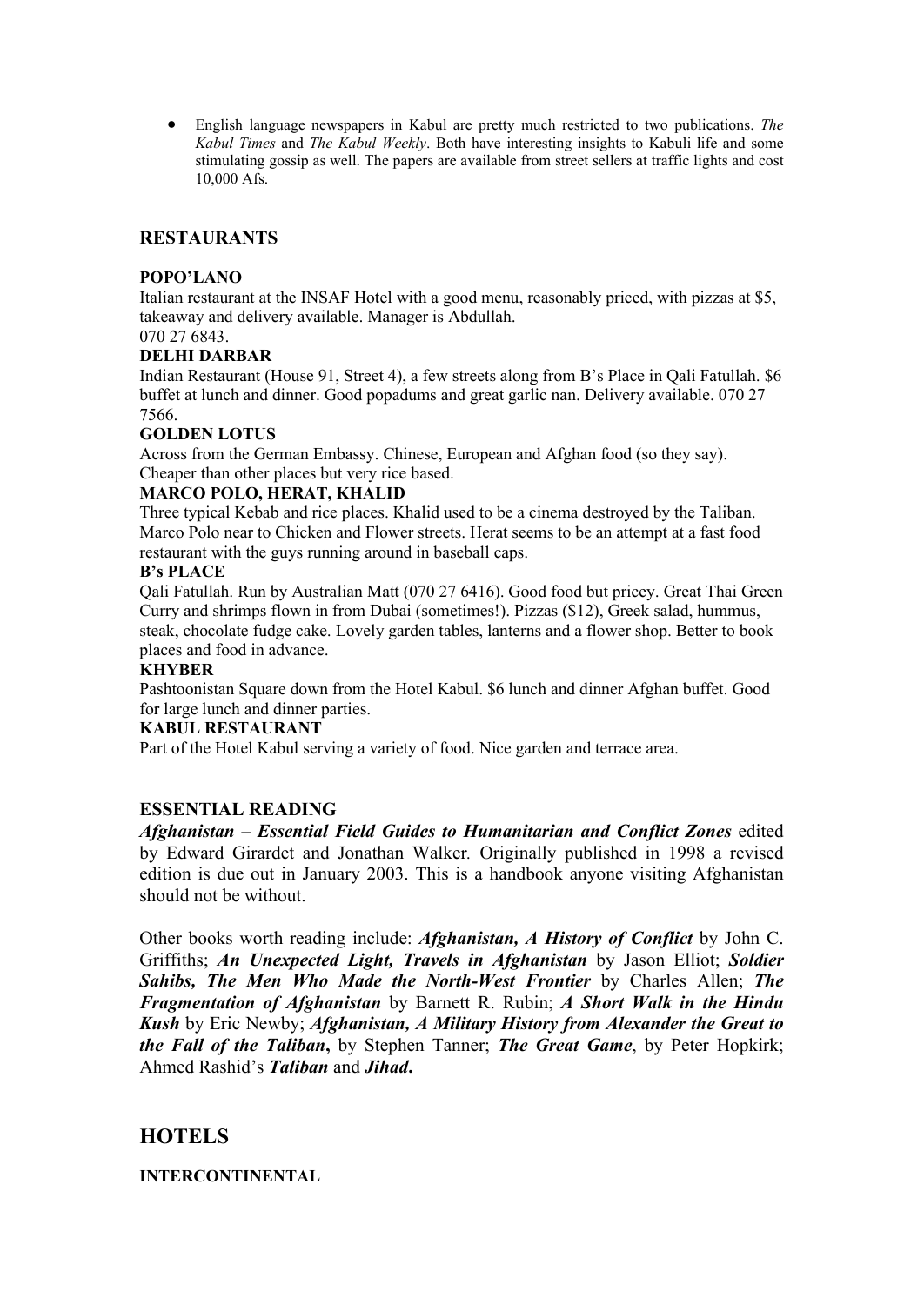*Opened in September 1969. 200 rooms, 170 in use at \$63-73 a night. Swimming pool, tennis court, sauna, ping pong, billiards, barber, shops, Ariana Airlines office and 24 hour Bamiyan Coffee Shop. Ideal for conferences. Ballroom sits 400 for dinner, or 600 for a conference.*  Sat: +873 761 469690 or 020 2201320.

# *AWCC Internet Café in the basement with high speed connection. Open 07:00-22:00 daily. \$5 an hour, \$3 half hour. \$1 to print page. Scanner. [www.afghanwireless.com](http://www.afghanwireless.com/)*

# **MUSTAFA**

*Run by Wais Faizi. Popular with journalists. 50 rooms at \$35-40 a night. Kebab night on Thursdays on the roof terrace. Pizzas, pool table, darts, DVD room, basketball court. Wais featured in July 2002 Newsweek "The Exiles Return". (070 27 6021, mustafa@inmarsat.francetelecom.fr).*

# **INSAF**

*Shahre Naw. 43 rooms at \$35-50 a night. Home to the Popo'Lano Italian restaurant.*

# **HOTEL KABUL**

Pashtoonistan Square next to Ariana Airlines office. 50 years old, large Soviet style Hotel. 73 rooms. \$80 for a two-roomed suite. \$40 for single rooms. Nice large garden area. Kabul Restaurant here as well.

# **PARK RESIDENCE**

On Shahre Naw Park next to the old Czechoslovakian Embassy. Manager: Naqib (070 28 0576). 30 rooms from \$30-75 a night. All rooms have ensuite shower, fridge, TV and modern fixtures. Large garden for "live music" and parking area.

### **FLYING TO KABUL**

UNHAS flights are still the favoured route for most people flying from Dubai and Islamabad. UN Dubai flights now cost \$400 one way for all agencies and are restricted to UN, international NGOs and diplomats. Anyone can use and pay for the Islamabad leg.

Ariana is slowly expanding its schedule after the donation of an Airbus from Air India. Check at the Ariana office in the Hotel Kabul for the latest details. Destinations include Dubai, Delhi and Islamabad. PIA flies from Islamabad to Kabul. Mahan flies to Tehran

*IHLAS News Agency, on WAK main road by the roundabout (+873 762 000250), can deliver international publications to your door – e.g. subscribe to* The News *from Pakistan (daily),* Time *and*  The Economist *for \$45 a month.*

# **GUESTHOUSES**

# **Wazir Akbar Khan (WAK) area and elsewhere**

| Faisal            | Street 10, No 531   | Bibi Haji | 070 27 4696 |
|-------------------|---------------------|-----------|-------------|
| House 492         | Street 13, 5th Lane | Jamshid   | 070 28 0541 |
| <b>Shamal</b>     | Street 13, No 452   | Mirjan    | 070 27 8601 |
| <b>Hendokush</b>  | Street 11, No 520   | Moieen    | 070 27 8074 |
| Ajmal Wali        | Street 10           | Ajmal     | 070 27 7657 |
| House 150         | Street 10           | Bashir    | 070 27 8734 |
| <b>Marvellous</b> | Street 10, No 214   | Ahmad     | 070 27 5519 |
| <b>Sultan</b>     | Street 10           | Azam      | 070 27 7374 |
| <b>Silk Route</b> | Street 10, No 138   | Hamid     | 070 27 5800 |
| <b>Japan</b>      | Street 15, No 21    | Musbar    | 070 27 8386 |
| Everest           | Street 10, No 192   | Ahmad     | 070 28 1277 |
| <b>Haseeb</b>     | Street 13, No 556   | Parwaz    | $+88216511$ |
|                   |                     |           | 58710       |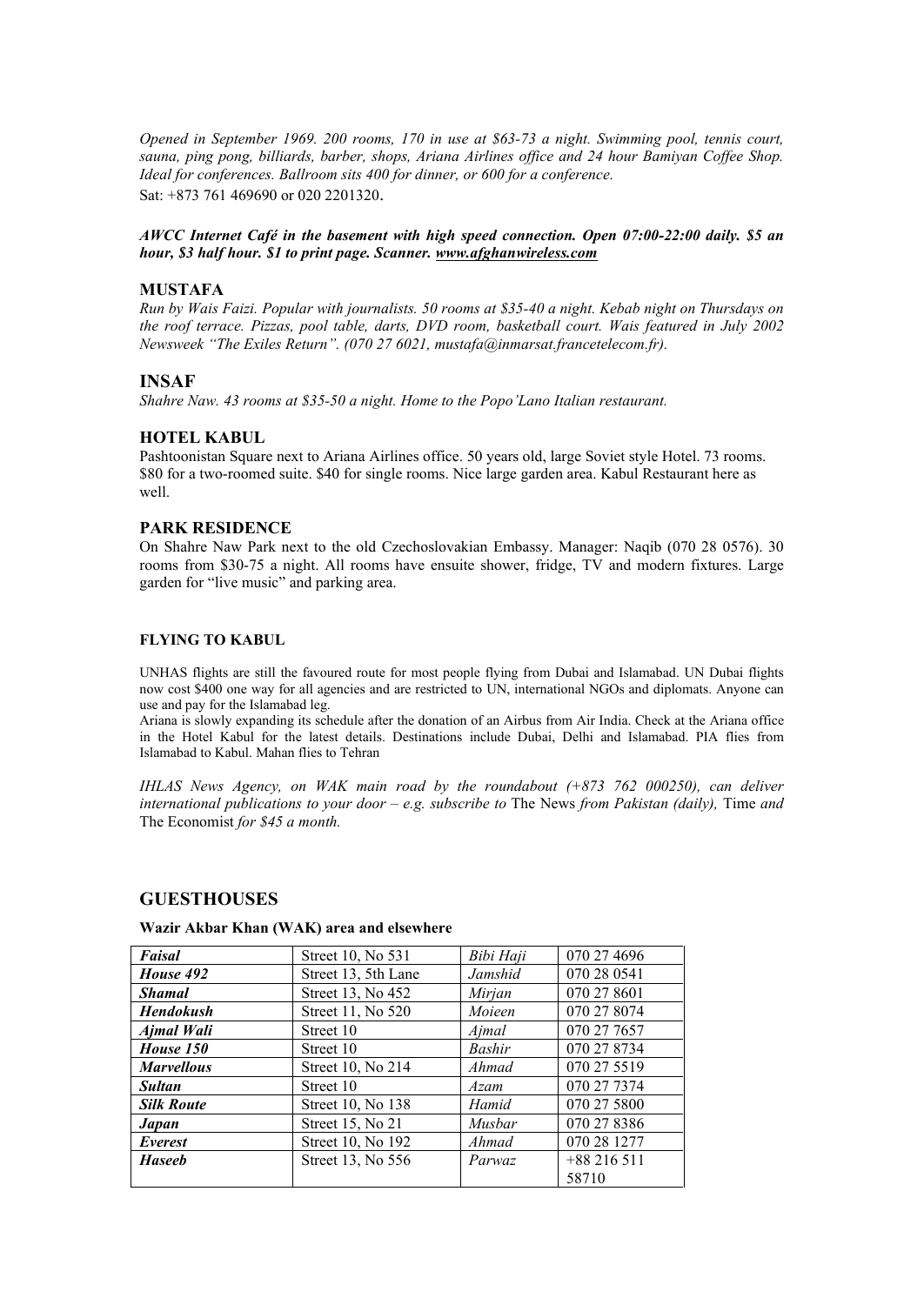| <b>Gandamak</b> Lodge | No 5 Passport Lane | Peter | 070 27 6937 |
|-----------------------|--------------------|-------|-------------|
| Chez Ana              | Passport Lane      | Ana   | 070 28 2699 |
| <b>B's Place</b>      | Oali Fatullah      | Matt  | 070 27 6416 |

*Most guesthouses in Wazir Akbar Khan are pretty much the same, though furniture, fixtures and fittings do vary. Charges range from between \$30-60 a night (always negotiate especially for long stays). Rooms usually have 2-4 beds in them. Dining and lounge facilities include satellite TV. B's Place, run by an Australian, is more expensive at \$75, but is more modern than the others. The garden is great here – you just need the ocean and you could be in the Mediterranean. Renowned cameraman Peter Jouvenal runs Number 5 Passport Lane. Rooms at Chez Ana for \$30-40 a night*.

*If you're staying for a short period of time and are on a budget then you probably won't be interested in luxury. But for long stays try and get your own room, with a bathroom nearby and negotiate accordingly. It will always work out cheaper than renting a full house in WAK (prices per month are \$3,000-10,000 or more, cash in advance).*

# **MINE AWARENESS**

Handicap International Belgium (HIB) runs mine awareness courses for aid-workers and journalists. 3- 4 sessions run per week for up to 20 participants (09:00-11:00, 14:00-16:00). Sessions are in English, Dari and Pashto and are also held in Kandahar, Jalalabad, Herat and Mazar-e-Sharif. For more details contact: [mineawareness@handicap.org,](mailto:mineawareness@handicap.org) 070 27 7314. Or call in at HIB at Qali Fatullah, House No 104, opposite the Zarghoona High School.

# **HIB Statistics:**

- *More than 730 km2 of contaminated land makes Afghanistan the most heavily mined country in the world.*
- *There is another 500 km2 of battlefields littered by UXO and/or landmines.*
- *150 to 300 people are injured or killed by mines or UXO every month.*
- *De-mining has cost 666 million US dollars since the UN Mine Action Program for Afghanistan was started in 1989.*

# **FATIMA'S STORY**

### *Jude Barrand, Caritas Internationalis*

One of the NGOs struggling to put an end to the vicious trend of landmine victims is Caritas local partner OMAR (Organisation for Mine clearance and Afghan Rehabilitation)

It takes two men 5 1/2 hours to clear 3m2 of a minefield. There are more than 10 million mines in Afghanistan spread over 824 km2. More than 100 deaths and injuries are caused every month by the hidden killers.

19-year-old Fatima Abrahim is one of those victims. She lost her right arm and left leg after treading on a mine as she played with other children in a field behind her house when she was 10. Her brothers and sisters ran screaming back to the house, her friends ran away. Only Fatima's mother ventured into the minefield to rescue her daughter.

Fatima was taken to the small local clinic where her severed limbs were dressed with temporary bandages. The next day, Fatima set out on what she says was the most excruciating journey of her life. Her village was a 3-hour drive from Herat City and the nearest hospital facilities.

Fatima's older brother had died from a landmine explosion while she was still an infant. Now Fatima thought she too would die. Despite her terrible injuries Fatima survived. But her recovery was to be a painful ordeal spanning more than fours years.

On arrival at the hospital doctors amputated her left leg at the knee. Three days later after the first signs of gangrene began to show they took off four fingers from her right hand. However, her whole hand became infected and a few days later the surgeons operated again. This time amputating her hand at the wrist.

The poor health care in Herat hospital lead to Fatima getting tetanus and the infection again spread up her arm. Six weeks after her first operation, Fatima's arm was amputated just below the shoulder.

The operations were costly and Fatima's parents were forced to sell their land and home to pay for her healthcare. Three months later she was finally able to return to her village where she started learning to walk again. But for Fatima, it was clear something was wrong with her amputated leg. As time passed it became more and more painful. After four years she was taken back to hospital where the doctors told her they would have to operate again. The bone was still growing. This time they amputated at the mid-thigh level.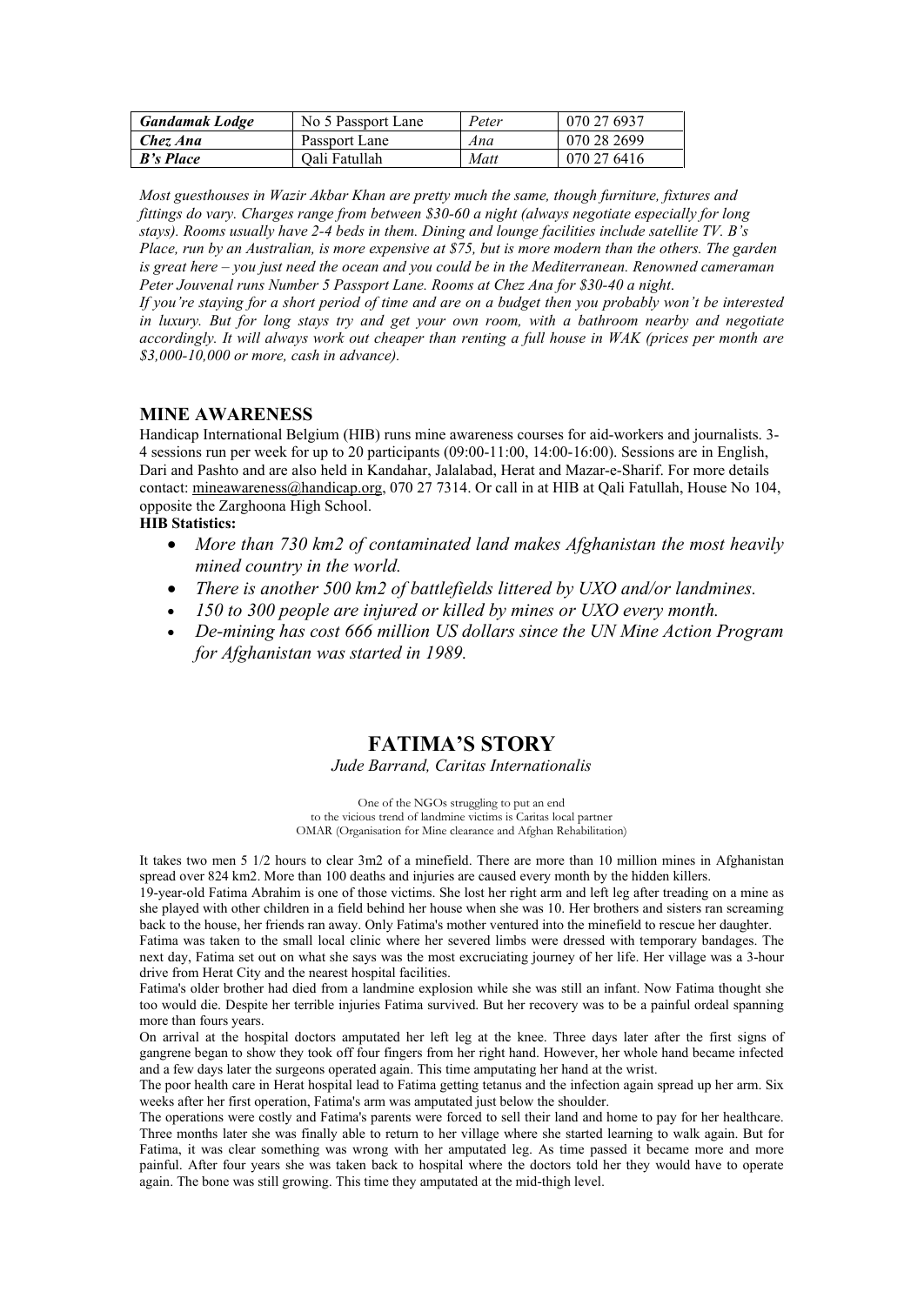Amazingly Fatima fought back from her injuries and aged 15 she married. At 16 she became pregnant.

"It was very difficult for me to carry a child with only one leg. I spent most of my pregnancy sitting down," she says. I gave birth to a daughter, but after five months she died of dysentery." Shortly afterwards Fatima's husband repudiated her, blaming the child's death on her disability, and they divorced.

Fatima says most of the time she feels very isolated; she lives alone with her elderly parents whom she supports by working as a secretary for one of the international NGOs. They have no other source of income. Fatima cooks and cleans and does the shopping for the household although, "People stare at me when I go shopping, and sometimes make rude comments."

Fatima has lived almost half her life as a landmine victim; she says she has accepted her fate, but every now and then the anger still surfaces.

# *Visit the OMAR Museum in Wazir Akbar Khan for more details on mines and de-mining.* **[www.caritas-network-for-afghanistan.org](http://www.caritas-network-for-afghanistan.org/)**

### **A word on the organizations the editors of** *The Survival Guide To Kabul* **work for.**

*Caritas Internationalis is a confederation of 154 Catholic relief, development and social service organizations present in 198 countries and territories. Its mandate is to answer the needs of poor and vulnerable people wherever they may be regardless of faith, race or sex. Today there are four national Caritas organizations working together in Afghanistan. They are Caritas USA, known as CRS. Caritas Holland, known as Cordaid, Caritas Ireland, known as Trocaire and Caritas Germany.*

*Caritas is committed to life-saving activities, (emergency relief), stabilizing communities (assistance for basic needs, building schools, homes, clinics, irrigation schemes, digging wells, helping farmers with their agricultural needs etc) and promoting tolerance and peace. This year, Caritas has committed US \$24 and a half million to more than 30 programmes in 21 provinces in Afghanistan. [www.caritas-network-for-afghanistan.org](http://www.caritas-network-for-afghanistan.org/)*

*Internews supports open media worldwide. In Afghanistan, the Internews project, funded by USAID, trains journalists and gives radio stations equipment. So far Internews has trained more than 100 journalists from all 14 regional radio stations as well as Radio Afghanistan, Bakhtar Information Agency, Kabul University Journalism Faculty and other media groups.*

*Internews fosters independent media in emerging democracies, helps local groups work for the adoption of open broadcasting, telecommunications and Internet policy, produces innovative television and radio programming as well as internet content, and uses mass media to help reduce conflict within and between countries.*

*[www.internews.org](http://www.internews.org/)*

# **MEDICAL EMERGENCIES**

*There are reports of good medical care from the Emergency Hospital near UNAMA Compound A (+873 762 651 690). There's a German Field Hospital and Czech Hospital at the ISAF base on the Jalalabad road. Just turn up for emergency treatment and things seem to move pretty fast. In an emergency make sure your colleagues know your evacuation plan and have your health details to hand.*

### **United Nations Humanitarian Air Services (UNHAS)**

[Islamabad.UNHAS@wfp.org,](mailto:Islamabad.UNHAS@wfp.org) [Kabul.UNHAS@wfp.org](mailto:Kabul.UNHAS@wfp.org) **Faxes:** +92 51 22 64 054 (Islamabad) +873 763 044 986 (Kandahar) +873 762 904 936 (Kabul) +873 761 351 935 (Mazar) +873 763 089 751 (Herat) **Telephones:** Kabul: +93 70 28 2559-60 020 2100216 Ext 2444/5/6 Islamabad: +92 51 22 64 077